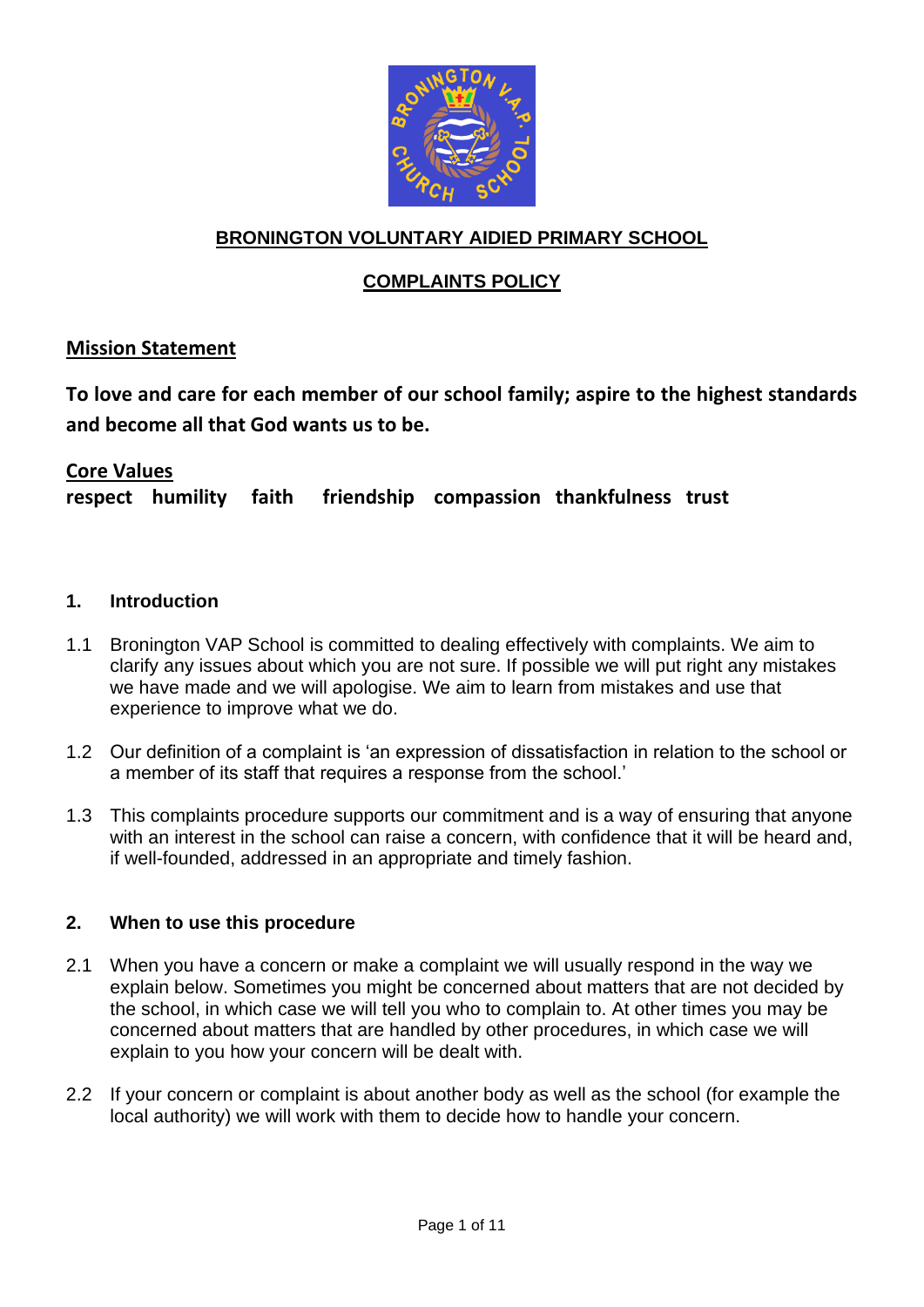### **3. Have you asked us yet?**

3.1 If you are approaching us for the first time you should give us a chance to respond. If you are not happy with our response then you may make your complaint using the procedure we describe below. Most concerns can be settled quickly just by speaking to the relevant person in school, without the need to use a formal procedure.

### **4. What we expect from you**

4.1 We believe that all complainants have a right to be heard, understood and respected. But school staff and governors have the same right. We expect you to be polite and courteous. We will not tolerate aggressive, abusive or unreasonable behaviour. We will also not tolerate unreasonable demands or unreasonable persistence or vexatious complaining. It may be appropriate for the school to develop an 'unacceptable actions' policy; an example is available from the PSOW, in which case add 'We have a separate policy to manage situations where we find that someone's actions are unacceptable.'

## **5. Our approach to answering your concern or complaint**

- 5.1 We will consider all your concerns and complaints in an open and fair way.
- 5.2 At all times the school will respect the rights and feelings of those involved and make every effort to protect confidential information.
- 5.3 Timescales for dealing with your concerns or complaints may need to be extended following discussion with you.
- 5.4 We may ask for advice from the local authority or diocesan authority where appropriate.
- 5.5 Some types of concern or complaint may raise issues that have to be dealt with in another way (other than this complaints policy), in which case we will explain why this is so, and will tell you what steps will be taken.
- 5.6 The governing body will keep the records of documents used to investigate your concern or complaint for seven years after it has been dealt with. Records will be kept in school and reviewed by the governing body after seven years to decide if they need to be kept for longer.
- 5.7 Complaints that are made anonymously will be recorded but investigation will be at the discretion of the school depending on the nature of the complaint.
- 5.8 Where complaints are considered to have been made only to cause harm or offence to individuals or the school, the governing body will ensure that records are kept of the investigations that are made and what actions are taken, including the reasons for 'no action'.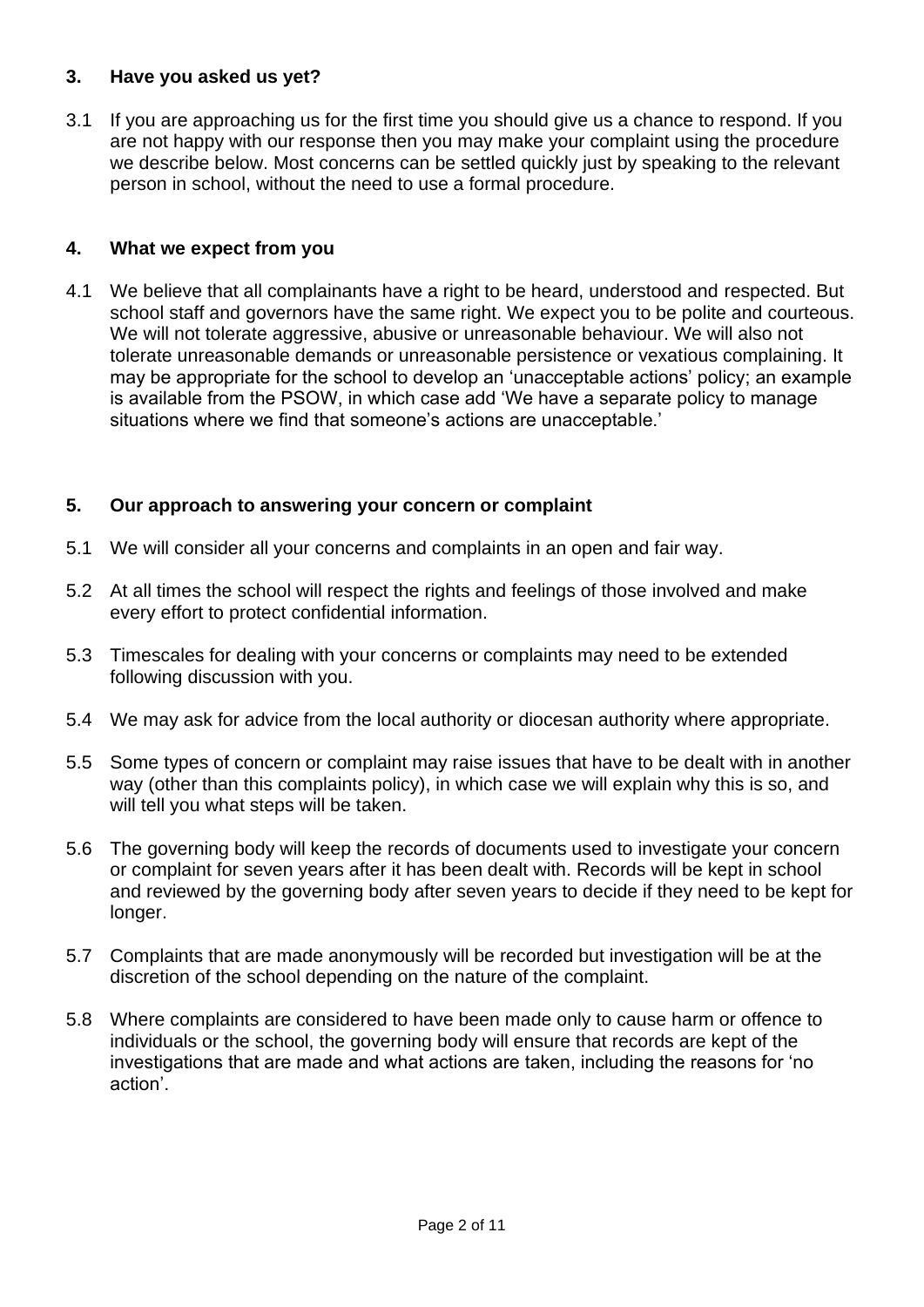## **6. Answering your concern or complaint**

- 6.1 The chart in Appendix A shows what may happen when you make a complaint or raise a concern. There are up to three Stages: A, B and C. Most complaints can be resolved at Stages A or B. You can bring a relative or companion to support you at any time during the process but you will be expected to speak for yourself. However, we recognise that when the complainant is a pupil it is reasonable for the companion to speak on their behalf and/or to advise the pupil.
- 6.2 As far as possible, your concern or complaint will be dealt with on a confidential basis. However, there could be occasions when the person dealing with your concern or complaint will need to consider whether anyone else within the school needs to know about your concern or complaint, so as to address it appropriately.
- 6.3 If you are a pupil under 16 and wish to raise a concern or bring a complaint we will ask for your permission before we involve your parent(s) or carer(s). If you are a pupil under 16 and are involved in a complaint in any other way, we may ask your parent(s) or carer(s) to become involved and attend any discussion or interview with you.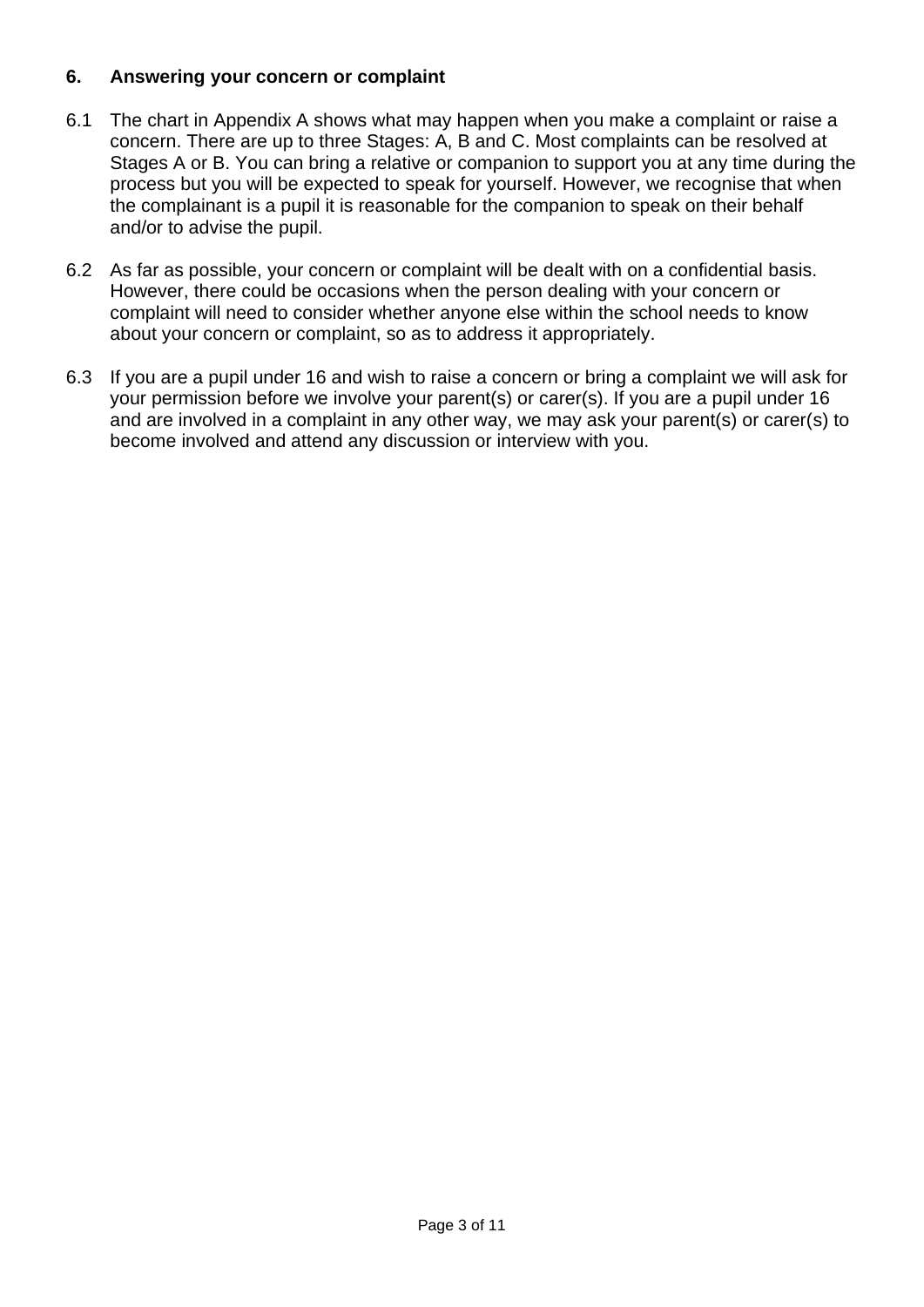# **Stage A**

- 6.4 If you have a concern, you can often resolve it quickly by talking to a teacher or The Headteacher. You should raise your concern as soon as you can; normally we would expect you to raise your issue within 10 school days of any incident. The longer you leave it the harder it might be for those involved to deal with it effectively.
- 6.5 If you are a pupil, you can raise your concerns with your school council representative, form tutor or a teacher chosen to deal with pupil concerns (as appropriate for the school). This will not stop you, at a later date, from raising a complaint if you feel that the issue(s) you have raised have not been dealt with properly.
- 6.6 We will try to let you know what we have done or are doing about your concern normally within 10 school days, but if this is not possible, we will talk to you and agree a revised timescale with you.
- 6.7 The person overseeing your concern or complaint will keep you informed of the progress being made. This person will also keep a log of the concern for future reference.

# **Stage B**

- 6.8 In most cases, we would expect that your concern is resolved informally. If you feel that your initial concern has not been dealt with appropriately you should put your complaint in writing to the headteacher.
- 6.9 We would expect you to aim to do **this within five school days of receiving a response to your concern as it is in everyone's interest to resolve a complaint as soon as possible**. There is also a form attached (**Appendix B**) that you may find useful. If you are a pupil we will explain the form to you, help you complete it and give you a copy.
- 6.10 If your complaint is about the headteacher, you should put your complaint in writing to the chair of governors, addressed to the school, to ask for your complaint to be investigated.
- 6.11 In all cases, The Headteacher can help you to put your complaint in writing if necessary.
- 6.12 If you are involved in any way with a complaint, The Headteacher will explain what will happen and the sort of help that is available to you.
- 6.13 The Headteacher will invite you to discuss your complaint at a meeting. Timescales for dealing with your complaint will be agreed with you. We will aim to have a meeting with you and to explain what will happen, normally within 10 school days of receiving your letter. The school's designated person will complete the investigation and will let you know the outcome in writing within 10 school days of completion.

# **Stage C**

6.14 It is rare that a complaint will progress any further. However, if you still feel that your complaint has not been dealt with fairly, you should write, through the school's address, to the chair of governors setting out your reasons for asking the governing body's complaints committee to consider your complaint. You do not have to write down details of your whole complaint again.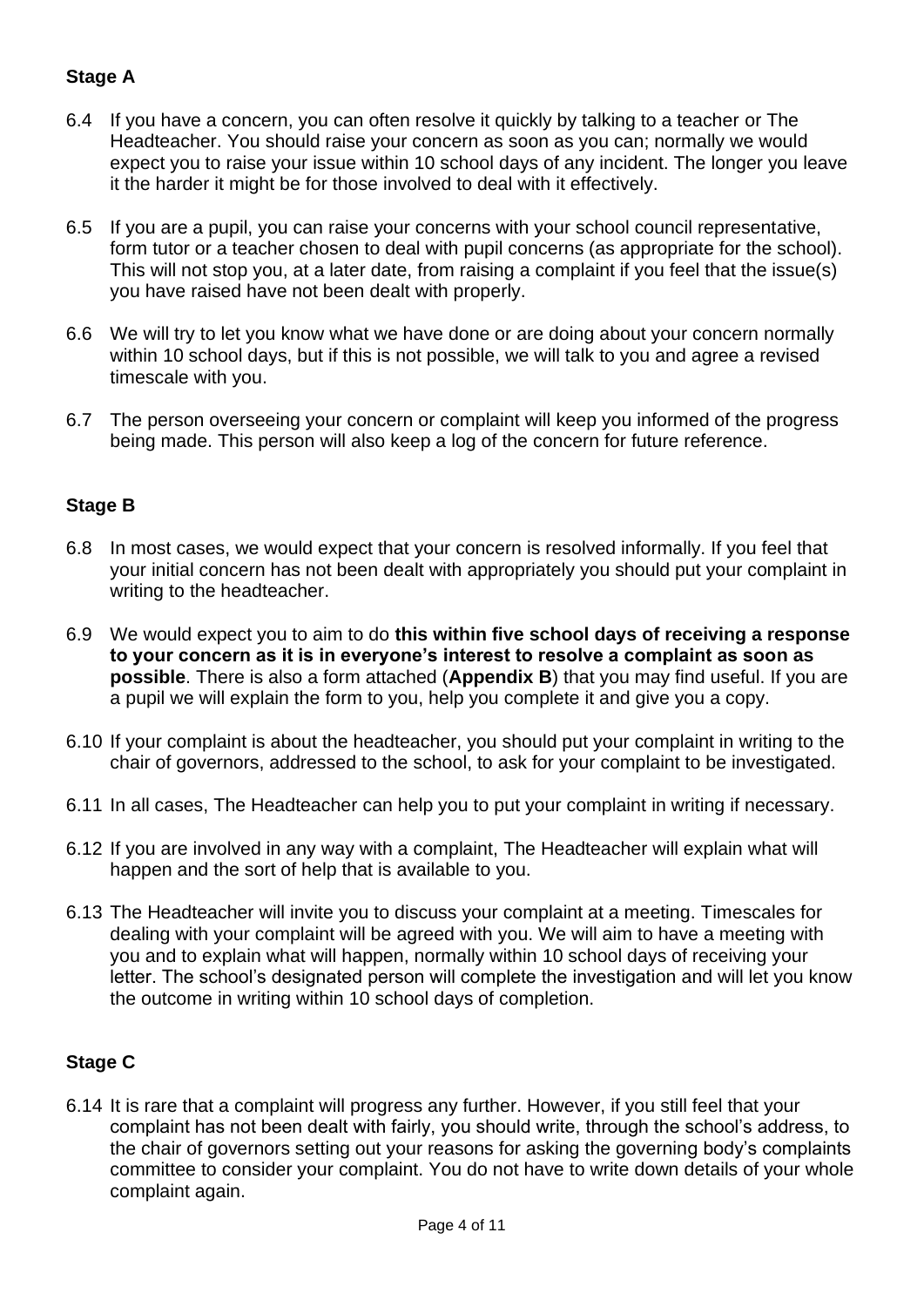- 6.15 If you prefer, instead of sending a letter or e-mail, you can talk to the chair of governors or The Headteacher who will write down what is discussed and what, in your own words, would resolve the problem. We would normally expect you to do this within five school days of receiving the school's response. You will be asked to read the notes or will have the notes read back to you and then be asked to sign them as a true record of what was said. We will let you know how the complaint will be dealt with and will send a letter to confirm this. The complaints committee will normally have a meeting with you within 15 school days of receiving your letter.
- 6.16 The letter will also tell you when all the evidence and documentation to be considered by the complaints committee must be received. Everyone involved will see the evidence and documentation before the meeting, while ensuring that people's rights to privacy of information are protected. The letter will also record what we have agreed with you about when and where the meeting will take place and what will happen. The timescale may need to be changed, to allow for the availability of people, the gathering of evidence or seeking advice. In this case, the person dealing with the complaint will agree a new meeting date with you.
- 6.17 Normally, in order to deal with the complaint as quickly as possible, the complaints committee will not reschedule the meeting more than once. If you ask to reschedule the meeting more than once, the committee may think it reasonable to make a decision on the complaint in your absence to avoid unnecessary delays.
- 6.18 We will write to you within 10 school days of the meeting explaining the outcome of the governing body's complaints committee consideration.
- 6.19 We will keep records of all conversations and discussions for the purpose of future reference and review by the full governing body. These records will be kept for a minimum of seven years.
- 6.20 The governing body's complaints committee is the final arbiter of complaints.

#### **7. Special circumstances**

7.1 Where a complaint is made about any of the following the complaints procedure will be applied differently.

#### i. **A governor or group of governors**

The concern or complaint will be referred to the chair of governors for investigation. The chair may alternatively delegate the matter to another governor for investigation. Stage B onwards of the complaints procedure will apply.

## ii. **The chair of governors or headteacher and chair of governors**

The vice chair of governors will be informed and will investigate it or may delegate it to another governor. Stage B onwards of the complaints procedure will apply.

#### iii. **Both the chair of governors and vice chair of governors**

The complaint will be referred to the clerk to the governing body who will inform the chair of the complaints committee. Stage C of the complaints procedure will then apply.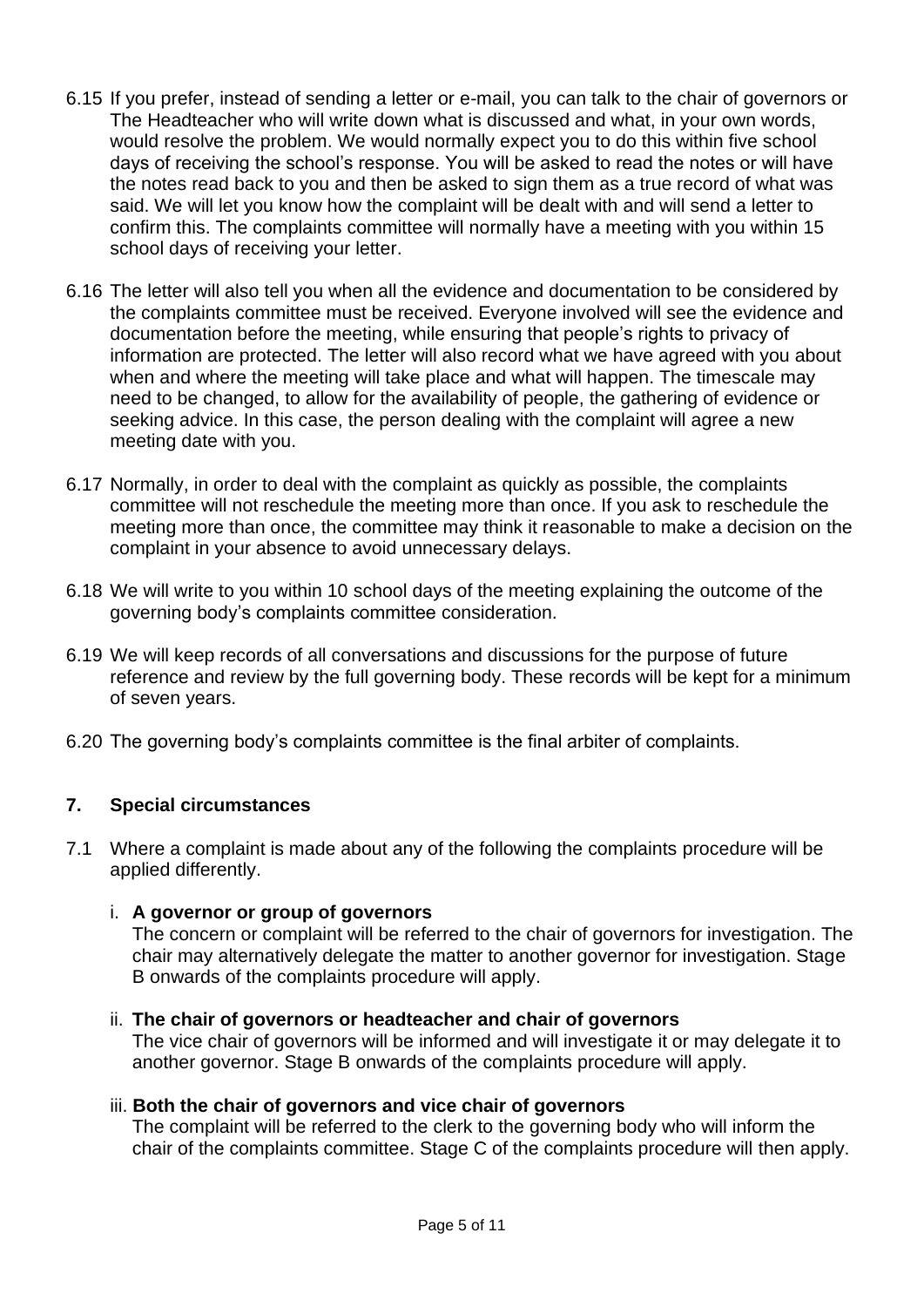#### iv. **The whole governing body**

The complaint will be referred to the clerk to the governing body who will inform the headteacher, chair of governors, local authority and, where appropriate, the diocesan authority. The authorities will usually agree arrangements with the governing body for independent investigation of the complaint.

#### v. **The headteacher**

The concern or complaint will be referred to the chair of governors who will undertake the investigation or may delegate it to another governor. Stage B onwards of the complaints procedure will apply.

7.2 In all cases the school and governing body will ensure that complaints are dealt with in an unbiased, open and fair way.

#### **8. Our commitment to you**

- 8.1 We will take your concerns and complaints seriously and, where we have made mistakes, will try to learn from them.
- 8.2 If you need help to make your concerns known we will try and assist you. If you are a young person and need extra assistance the Welsh Government has established MEIC which is a national advocacy and advice helpline for children and young people. Advice and support can also be accessed from the Children's Commissioner for Wales.
- 8.3 The governing body has consulted with staff and pupils on this policy and will consult further if any amendments are made in the future.

| Signed by chair of governors on behalf of<br>the governing body | <b>Mr Kevin Weston</b> |
|-----------------------------------------------------------------|------------------------|
| Date approved by full governing body                            | 10th March 2022        |
| Date of review                                                  | Spring Term 2023       |
|                                                                 |                        |

MEIC may be contacted by freephone: 0808 802 3456, or text: 84001. This service is operated 24 hours a day.

The Children's Commissioner for Wales can be contacted by freephone: 0808 801 1000 (Monday to Friday 9a.m. to 5p.m.), text: 80 800 (start your message with COM) or e-mail: [advice@childcomwales.org.uk](mailto:advice@childcomwales.org.uk)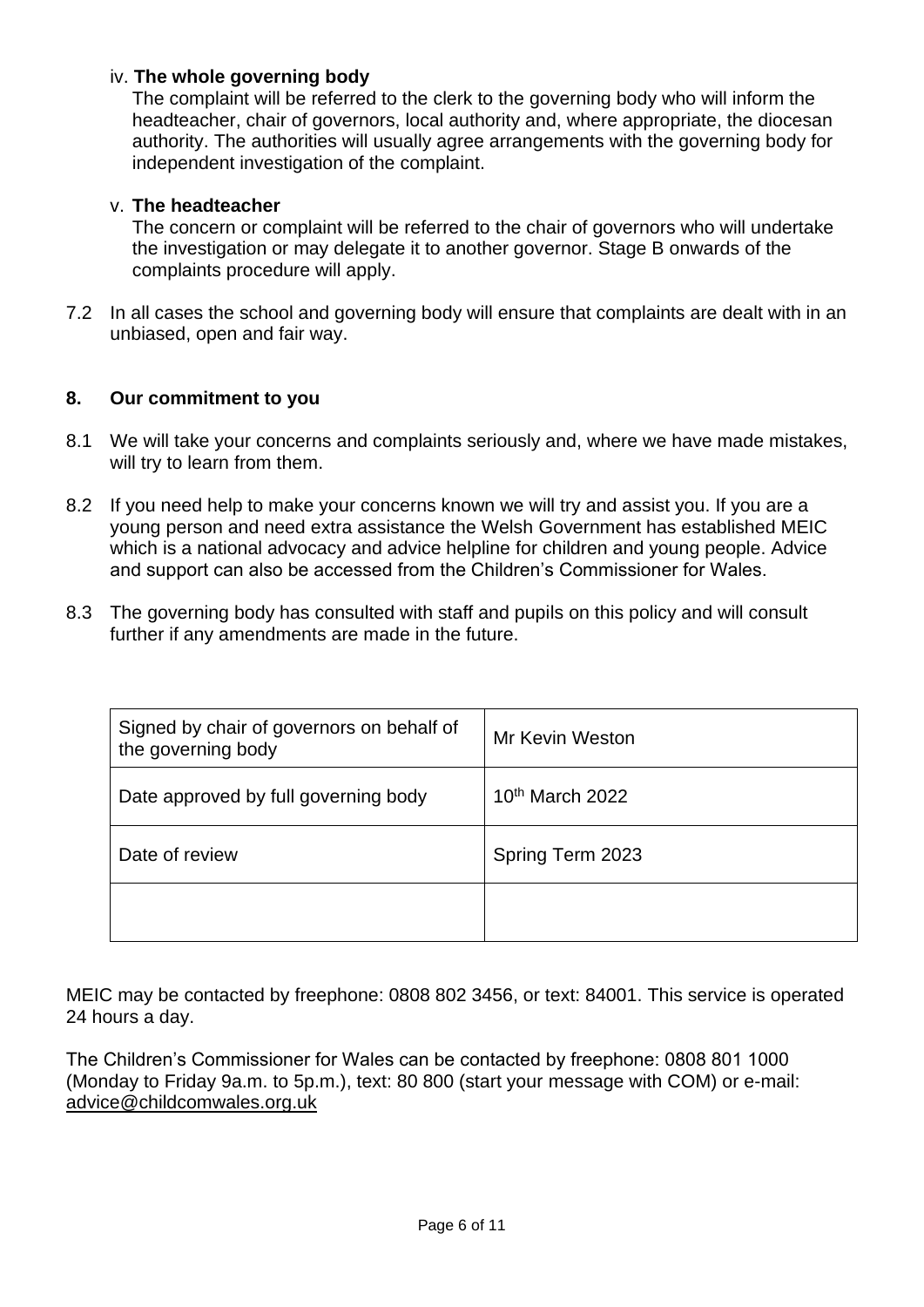## **Appendix A: Summary of dealing with concerns or complaints**



All timescales shown are targets and are flexible; however it is in everyone's best interest to resolve a complaint as soon as possible.

The school will work with you to ensure that the time allowed to deal with your concern or complaint is reasonable and helps to achieve an answer to the problem.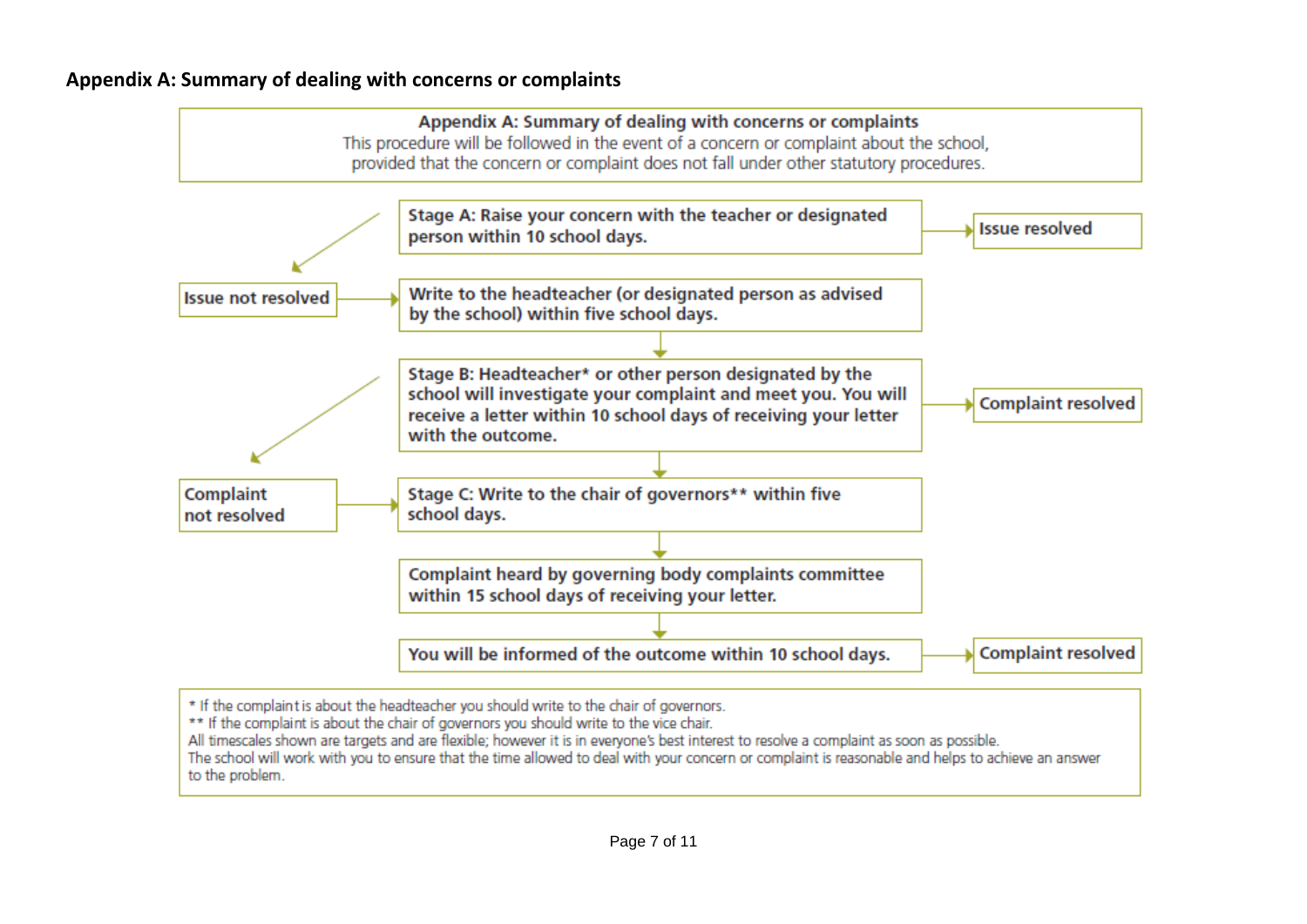## **Appendix B: Model complaint form**

The person who experienced the problem should normally fill in this form. If you are making a complaint on behalf of someone else please fill in Section B also. Please note that before taking forward the complaint we will need to be satisfied that you have the authority to act on behalf of the person concerned. If you are a pupil the school will help you complete this form, will explain it to you and will give you a copy of it when it is completed.

## **A. Your details**

| Surname                      |  |
|------------------------------|--|
| Forename(s)                  |  |
| Title: Mr / Mrs / Ms / other |  |
| Address and postcode         |  |
| Daytime phone number         |  |
| Mobile phone number          |  |
| e-mail address               |  |

How would you prefer us to contact you?

#### **B. If you are making a complaint on behalf of someone else, what are their details?**

| Their name in full                                 |  |
|----------------------------------------------------|--|
| Address and postcode                               |  |
| What is your relationship to them?                 |  |
| Why are you making a complaint on their<br>behalf? |  |

### **C. About your complaint (continue your answers on separate sheets of paper if necessary)**

C.1 Name of the school you are complaining about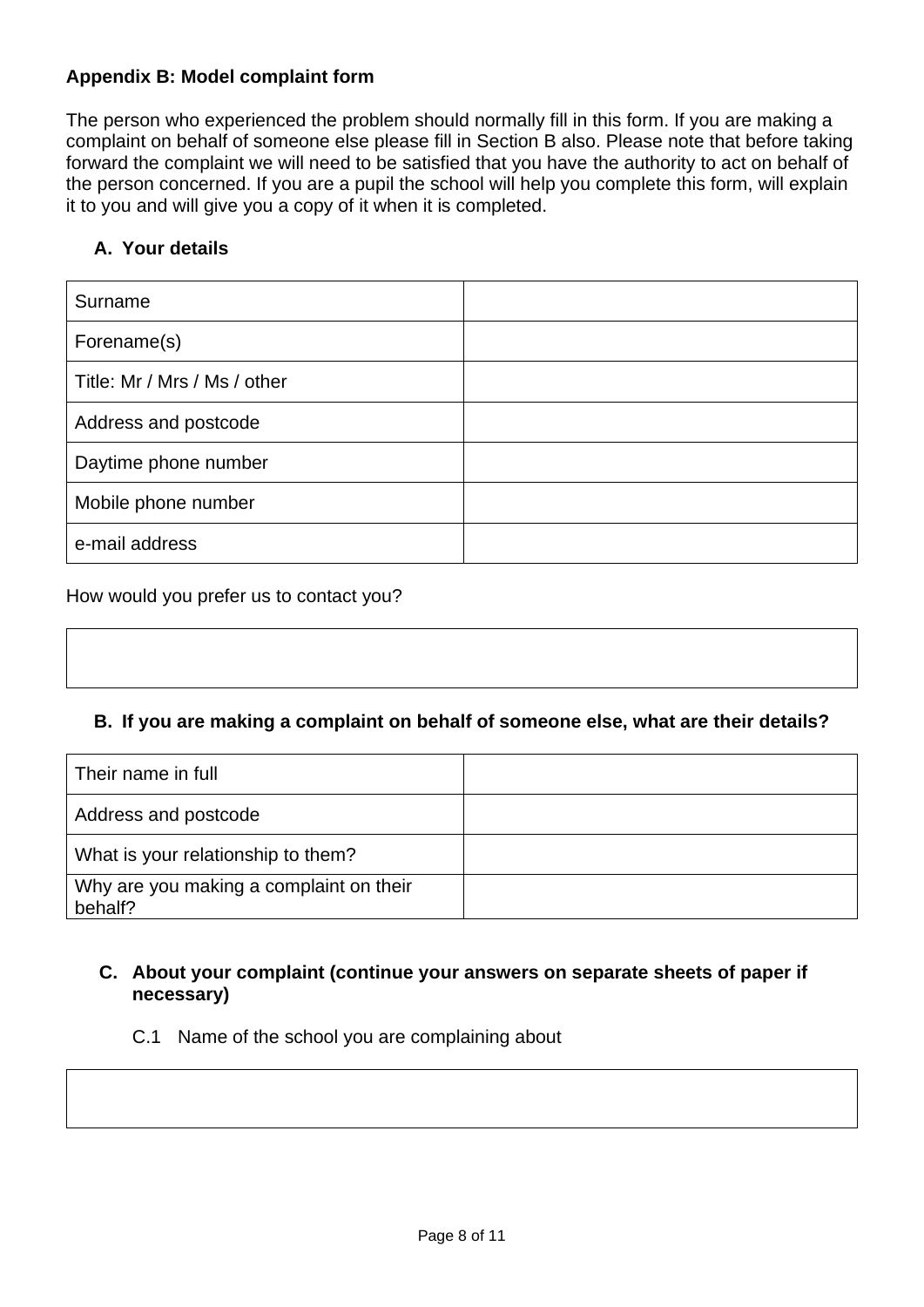# C.3 Describe how you have been affected

C.4 When did you first become aware of the problem?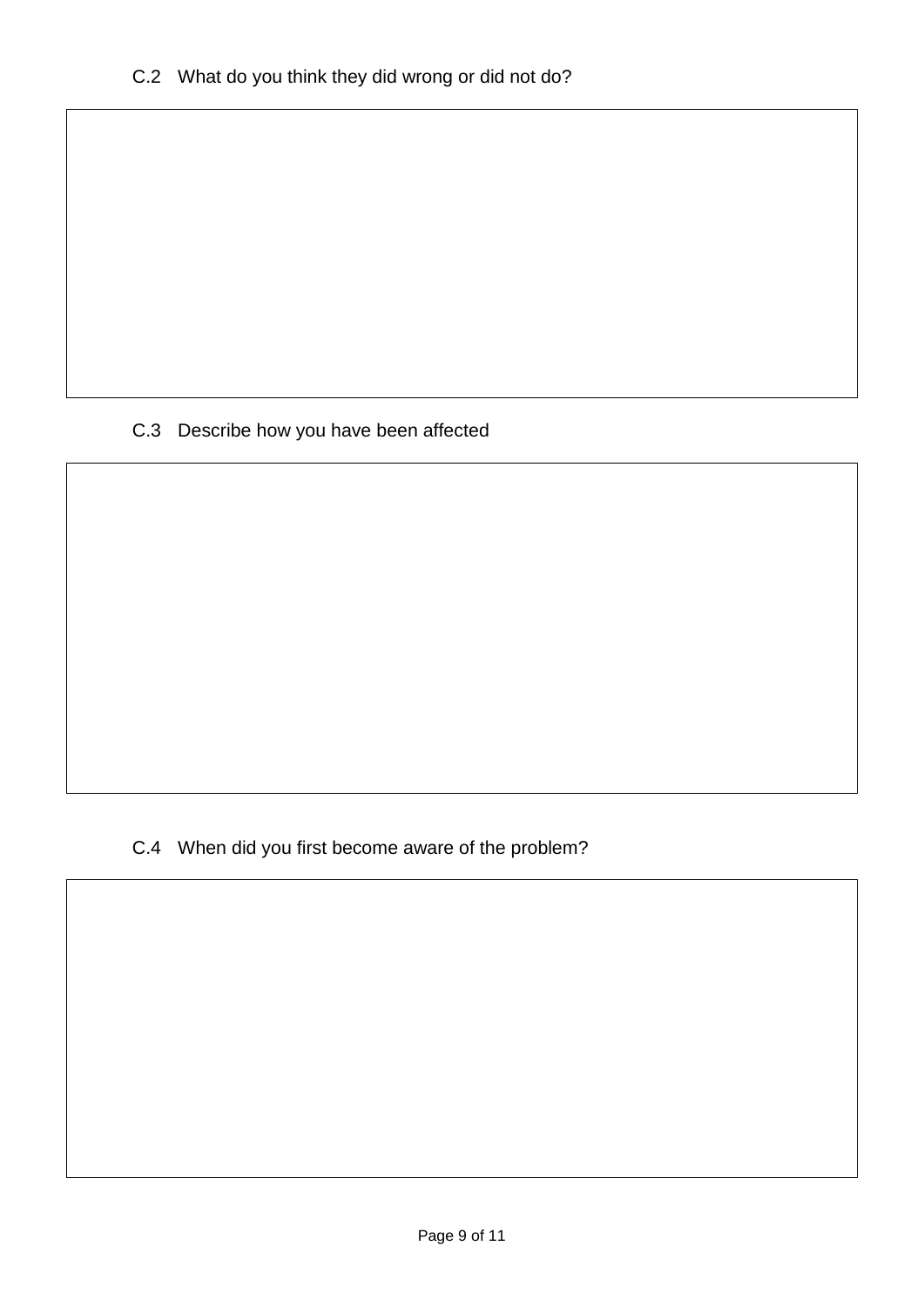C.5 If it is more than three months since you first became aware of the problem, please give the reason why you have not complained before

C.6 What do you think should be done to put matters right?

C.7 Have you already put your complaint to a member of staff? If so, please give brief details about how and when you did so